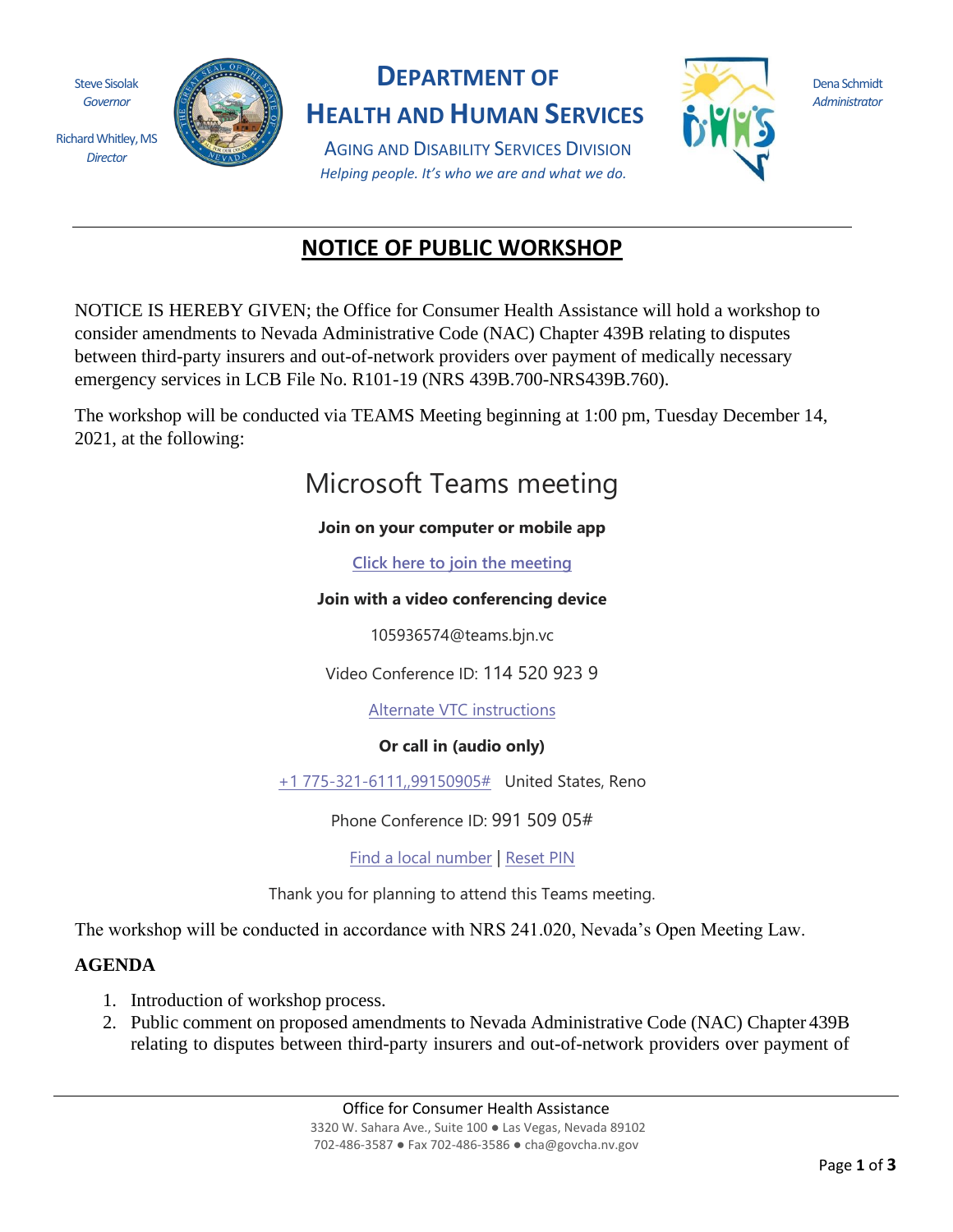medically necessary emergency services in LCB File No. R101-19 (NRS 439B.700-NRS 439B.760).

3. Public Comment.

The proposed changes will amend Chapter 439B of the Nevada Administrative Code relating to disputes between third-party insurers and out-of-network providers over payment of medically necessary emergency services in LCB File No. R101-19 (NRS 439B.700-NRS 439B.760).

The proposed regulations will provide for:

- Required content of an arbitration request for a disputed claim of less than \$5,000.
- The review and approval of the request by the Department.
- The Department to provide the out-of-network provider and third-party insurer with a written list of five randomly selected employees of the State who are qualified to arbitrate the dispute.
- The selection of an arbitrator and the procedure for the arbitration.
- The requirement for a dispute about a claim in the amount of \$5,000 or more, for the out-ofnetwork provider to request a list of five randomly selected arbitrators from the American Arbitration Association or JAMS.
- The procedure for making and withdrawing an election by an entity or organization not otherwise subject to provisions of the law governing the resolution of disputes between a third-party insurer and an out-of-network provider of health care over payment for medically necessary emergency services to elect to have those provisions apply to the entity or organization.
- A third-party insurer that provides coverage to residents of the State to annually submit to the Department certain information for the purpose of compiling a report.

Members of the public may make oral comments at this meeting. Persons wishing to submit written testimony or documentary evidence may submit the material to Carrie Embree at:

Aging and Disability Services Division

3416 Goni Road

Suite D-132

Carson City, NV 89706

FAX (775) 687-0574

We are pleased to make reasonable accommodations for members of the public who have disabilities and wish to attend the meeting. If special arrangements for the meeting are necessary, please notify Rebecca Ortiz at (775) 684-5956 as soon as possible and at least one business day in advance of the meeting. If you wish, you may e-mail her at [rebeccaortiz@adsd.nv.gov.](mailto:rebeccaortiz@adsd.nv.gov)

Supporting materials for this meeting are available at 3416 Goni Road, D-132, Carson City, NV 89706, or by contacting Rebecca Ortiz at (775) 684-5956, or by e-mail: [rebeccaortiz@adsd.nv.gov](mailto:rebeccaortiz@adsd.nv.gov)